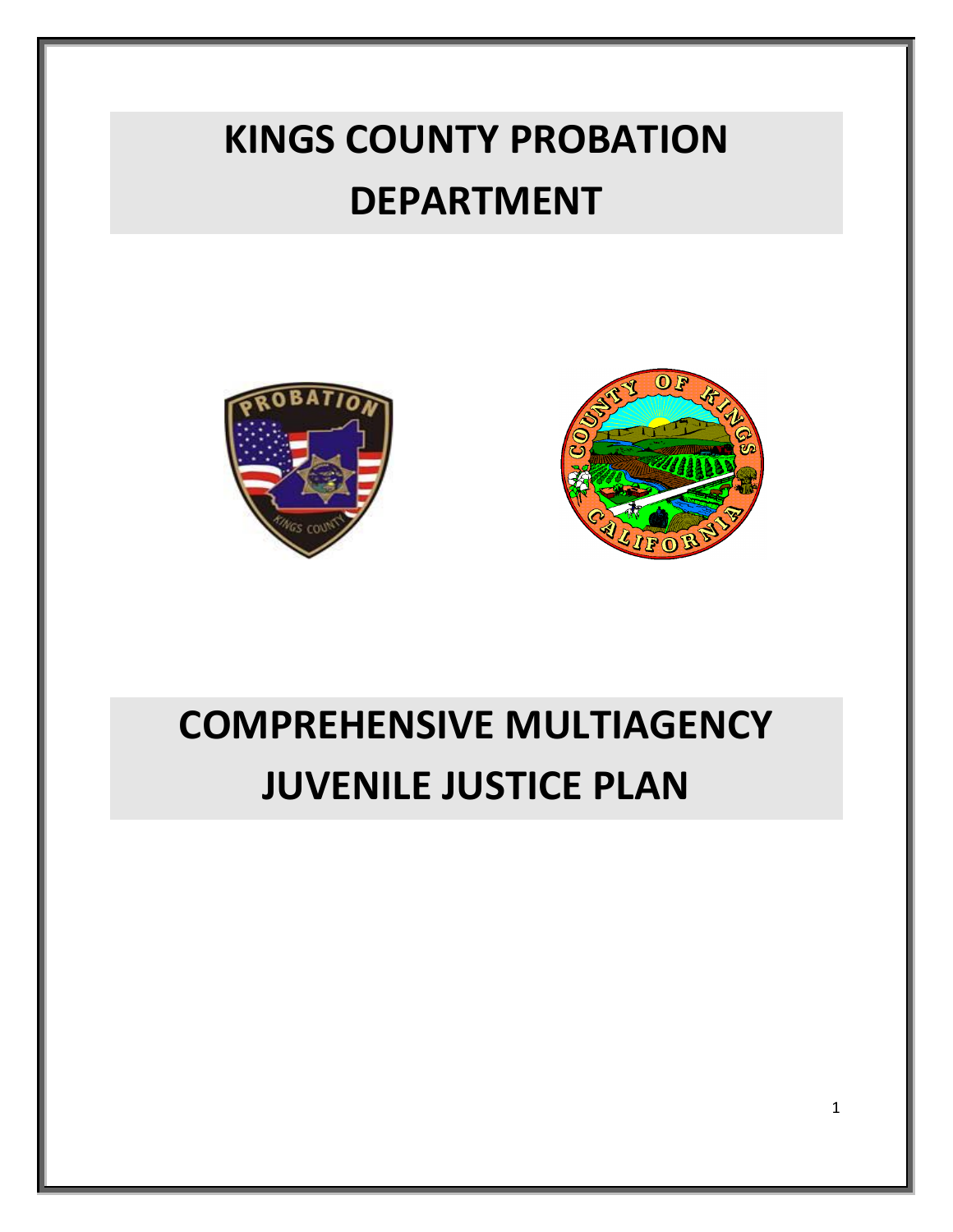

# **Background and Summary of Juvenile Justice System**

Kings County is located in the heart of California's rich San Joaquin Valley and was founded in 1893, measuring 1,392 square miles with over 70% of its acreage dedicated to agriculture. The county seat is Hanford and includes the incorporated towns and cities of Lemoore, Corcoran, Avenal, Stratford, Kettleman City, Stratford, and Armona.

Due to its primary emphasis on agricultural production, Kings County attracts individuals and families either migrating and/or immigrating from other California counties, states, and countries. The agricultural workforce operates 365 days per year via seasonal rotations to produce and harvest products such as cotton, grapes, raisins, oranges, walnuts, peaches, plums, pecans, corn, alfalfa, tomatoes, almonds, kiwis, pistachios, garlic, watermelon, honeydew, melons, wheat and broccoli. Local, independent farmers produce various products such as strawberries, squash, chilies, and bell peppers.

Along with regular migration and immigration to the area, Kings County hosts a transient population made up of individuals and families following seasonal work patterns throughout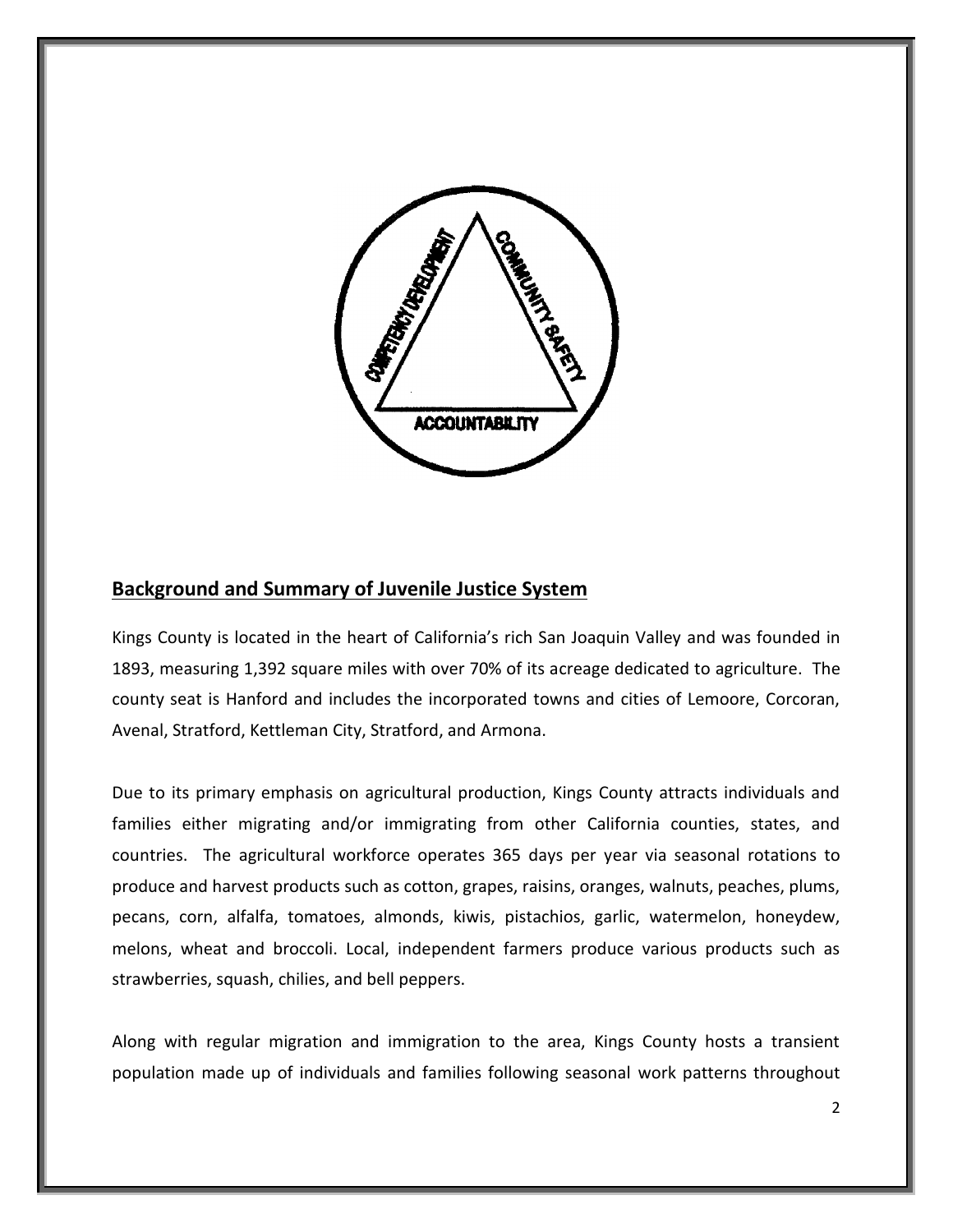the state. Major socio-environmental issues stemming from this dynamic include: poverty, unemployment, illegal immigration, acculturation or cultural differences, language barriers, education, homelessness, lack of affordable housing, health problems and isolation of the family. This transient population poses challenges to service delivery.

Kings County is the home of the Lemoore Naval Air Station, approximately 7,200 military and 1,300 civilians work at NAS Lemoore and around 11,000 military dependents. Lemoore's Naval Air Station is the Navy's largest master jet base, hosting the Navy's largest west coast attack/flight capability. Military life within the Naval Air Station is unique in that families often experience extensive periods of time without the presence of the active duty member. This means at least six (6) months of duty at sea on rotating cycles. The absence of this member causes a great deal of stress for the other parent at home (assuming there are two parents available) and the children. Regular deployment causes an unstable home environment in which unclear expectations and continuous family transitioning exists. There is also a possibility the military member could die, which intensifies anxiety and stress for these family members. Aside from the duty at sea component, military life includes other elements, which impact its citizens. Due to frequent relocations that remove families from extended family support, these families experience isolation and sudden, forced adaptability to constant environmental changes. Further, trauma and stress active duty members experience can increase the risk of Post Traumatic Stress Disorders, leading to domestic violence, substance abuse, and child abuse/neglect.

The Santa Rose Rancheria (Tachi-Yokut Tribe) is located within Kings County, which further adds to its uniqueness and diversity. The Santa Rose Rancheria is officially listed on the Federal Register and has a long history of spirituality within its people. For several years, the Tribe has been working to establish itself as autonomous, in part via their gaming resort. It has been expanding services available within its boundaries in an effort to further meet the needs of its members. Due to gaming revenue, the Tribe has been successfully improving the lifestyle of all its families. Housing has been improved. New recreation and office facilities have been built. Education has improved for its children due to technological and curriculum improvements. Employment has risen due to opportunities available at the casino and hotel. Unemployment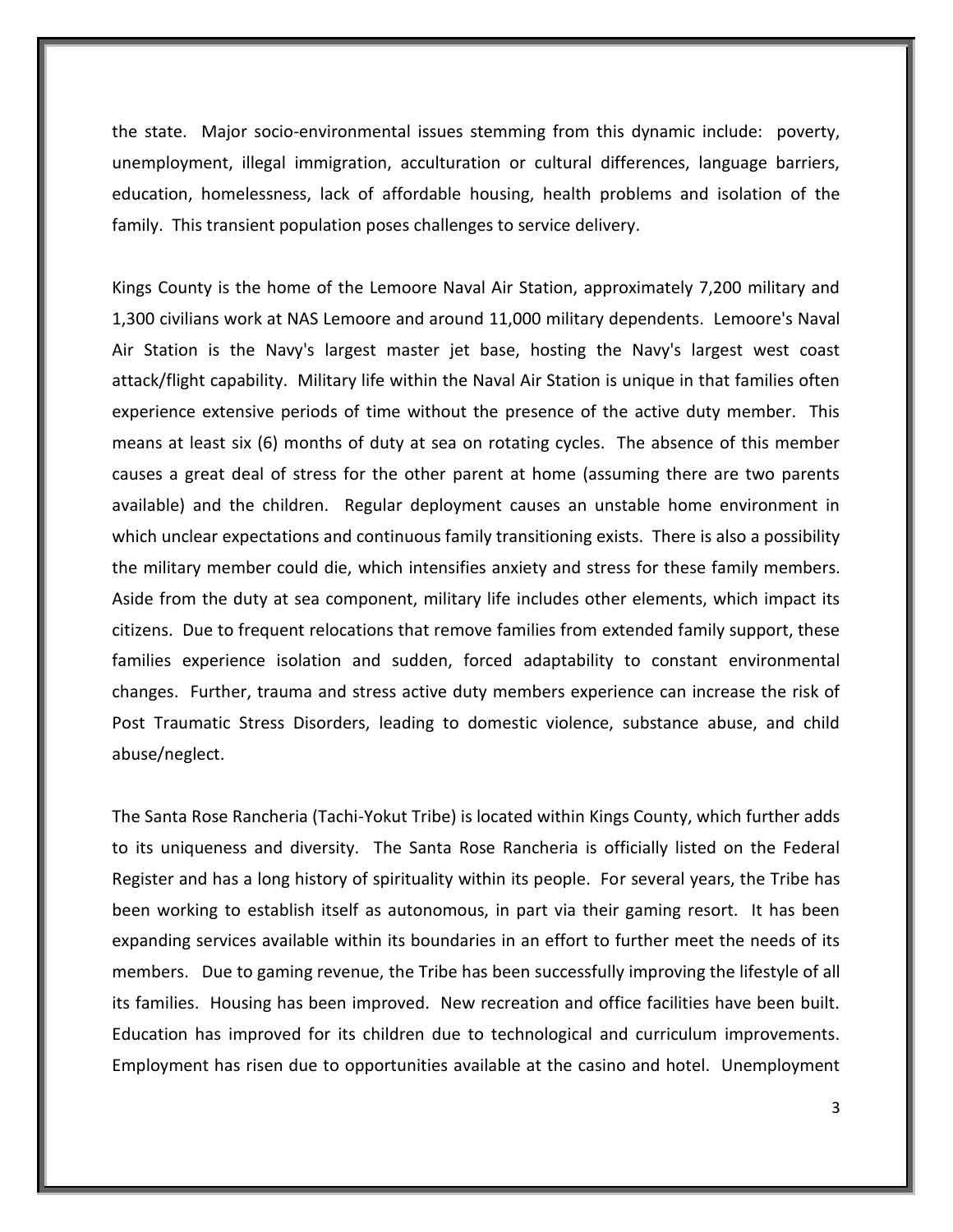has dropped below 25% for this population and most members are now off public assistance (*[http://www.tachi-yokut.com/rancheria.html\)](http://www.tachi-yokut.com/rancheria.html).* 

Avenal State Prison, California State Prison at Corcoran and the California Substance Abuse Treatment Facility at Corcoran are located within the boundaries of Kings County; however, two other State Prison facilities (Pleasant Valley State Prison in Coalinga and Central California Women's Facility) are close-by, which attract the families of inmates and correctional staff. Realignment began in 2011 and as a result, the population of Avenal State Prison, Corcoran State Prison and the California Substance Abuse Treatment Facility has declined. One factor was attributed to the state policy which keeps state prisoners in the counties where they committed their crimes rather than sending them to distant state lockups. The added challenge of rehabilitating incarcerated individuals, as well as providing supportive services to their families and the correctional staff, presents an interesting component to the diversity of Kings County. The presence of California State Prisons in the area causes an increase in probation and parole cases, as well as families exposed to criminal behavior, which amplifies the following issues for individuals and families connected to the inmates: substance abuse and addiction, alcoholism, domestic violence, gang activity, mental illnesses, poverty, unemployment and crime.

## **Substance Abuse Data**

Kings County Behavioral Health reposts that 1 in 13 adults are alcoholics with most between the ages of 18 and 24. There are over 19 million drug addicted persons age 12 and older in the United States and over 50% of high school seniors reported using an illicit drug by the time they graduated.

Risk factors for drug and alcohol abuse are chaotic home environments, faulty parenting, lack of healthy relationships, poor social skills, school failure, improper behavior, association with deviant peers and the belief that others approve of using drugs. Primary substances currently being abused in Kings County are heroin, cocaine, methamphetamine, alcohol and marijuana.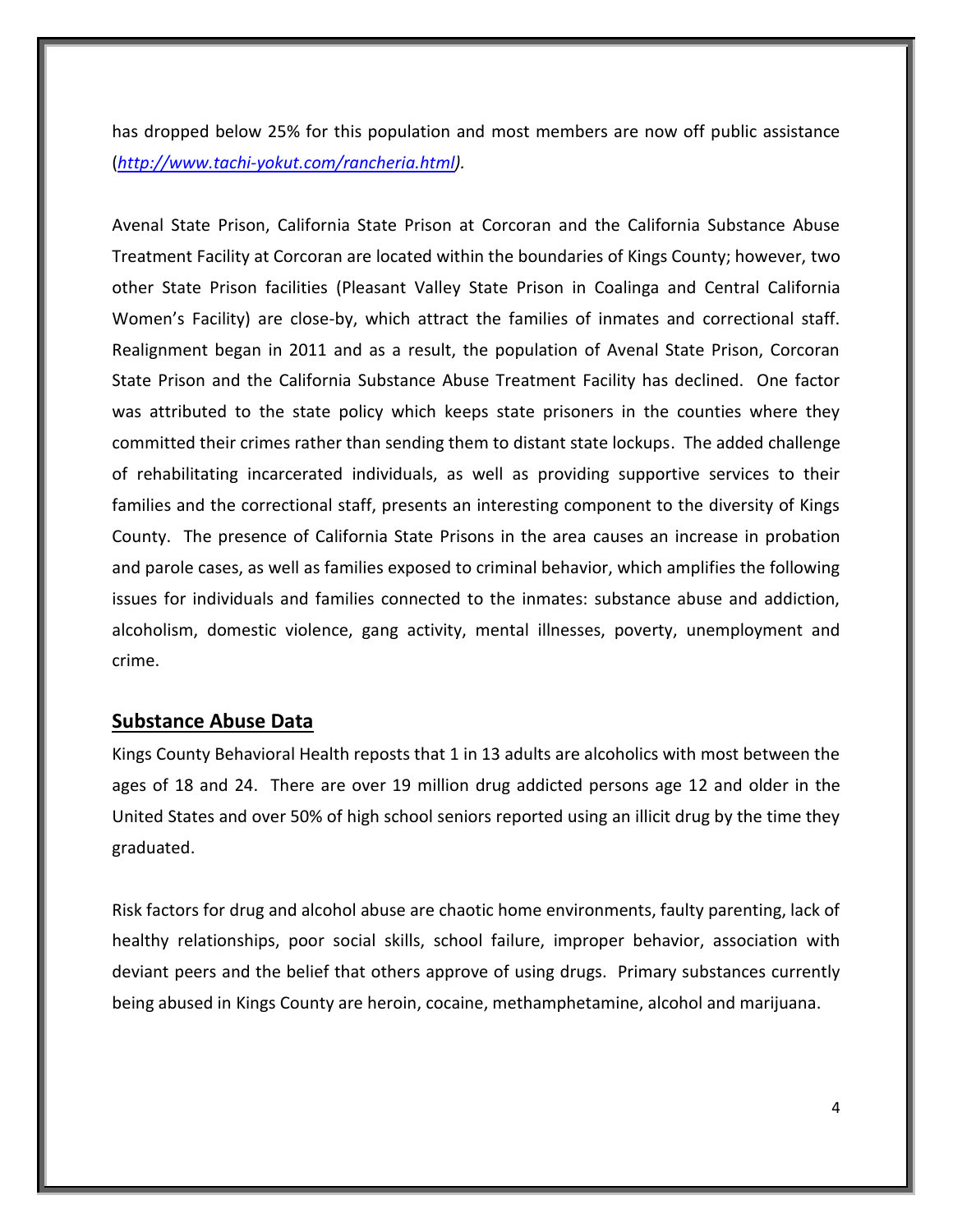The following contracted providers are available to assist the residents of Kings County: Champions Recovery Alternatives, Kings View Substance Abuse Treatment Services, WestCare Youth Treatment Program, Eminence Healthcare, Hannah's House, AA/NA/Al-Non Gamblers Groups of Kings County, Friday Night Live Partnership, California Department of Health Care Services (DHCS), County Alcohol and Drug Program Administrators' Association of California (CADPAAC), The Partnership at Drugfree.Org, the Meth Project and Natural High.

## **Mental Health**

Kings County Behavioral Health strongly advocates for prevention and early intervention for those suffering from mental health issues. Three promising new prevention and early intervention programs: Suicide Prevention, Stigma and Discrimination Reduction and Student Mental Health are tackling some of the most serious problems with proven approaches. The programs have the power to greatly reduce the amount of money spent on crisis services for people with serious mental illness, more importantly the programs will help thousands of children, adults and seniors stay healthy.

According to Kings County Behavioral Health more that half of mental issues begin by age 14 but unfortunately most children do not receive help during this critical time. Those children who do receive mental health support are more likely to be successful in school and as adults.

## **Juvenile Justice Coordinating Council**

The Kings County Juvenile Justice Coordinating Council was formed in March of 1997 and has worked to coordinate activities throughout the county since that time. The development of this project started with the research/planning phase. This phase involved probation officers and a department specialist within the Kings County Probation Department. This probation group was divided into several teams that were responsible for gathering data and performing research that would provide assistance and guidance in the collaborative phase of this project. There were a total of 13 meetings that took place during this research/planning phase.

The Collaboration phase involved the selected probation team and representatives from outside agencies, such as Kings View Mental Health, Kings County Office of Education, Kings County Welfare Division, Kings County Child Protective Services, Kings County Minor's Advocacy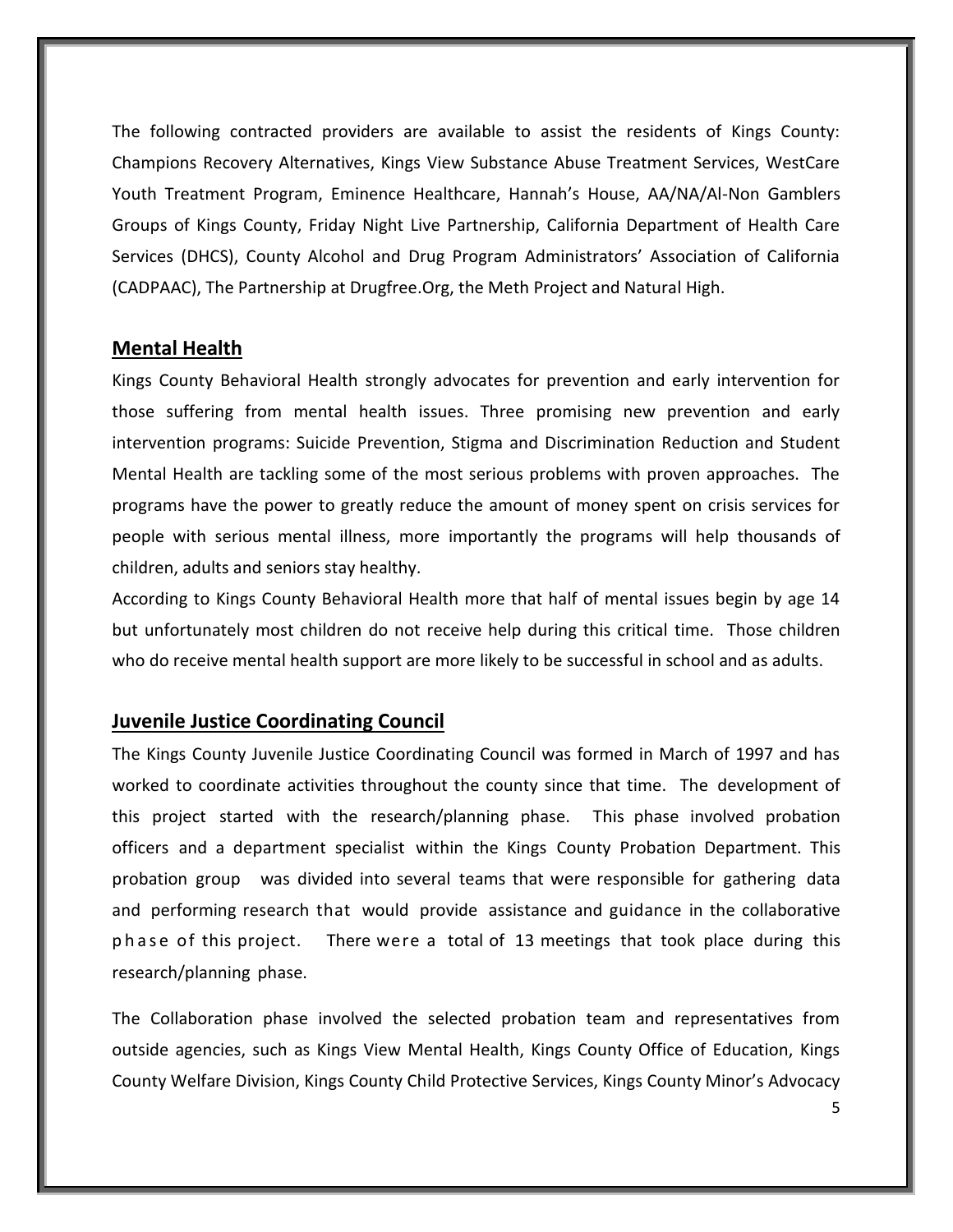Officer, Kings County Community Action Organization, as well as other community based organizations. An attempt to work with a specific community based organization was planned, however after budget complications and information provided by the Board of Corrections the intention was discontinued. Due to the time limits and constraints, the Juvenile Justice Coordinating Counsel supported the efforts of the probation department to continue writing a Restorative Justice Program with continued collaboration.

A draft was compiled and submitted to the Kings County Juvenile Justice Commission for review and input. All corrections and modifications were completed and submitted to the Kings County Board of Supervisors for review and approval. It should be noted that additional collaboration with the Santa Clara County Probation Department took place, along with technical support from a specialist from the Board of Corrections.

The final plan was submitted to the Board of Corrections on March 26, 2001.

In response to the continuing incidences of Juvenile Crime, various programs have been implemented to attack the problems at different stages. These stages include Prevention, Intervention, Suppression and Incapacitation. The Kings County Probation Department is actively involved in all stages of the juvenile justice system within Kings County.

# **Existing Continuum of Services**

## **Prevention:**

The Facilitating Accountability Victim Offender Restoration (F.A.V.O.R.) Unit provides intake services countywide. When local law enforcement makes an arrest or issues a citation, all said arrests and citations are referred to the department. Disposition of these cases may be achieved by warnings, performance agreements, 6-month contracts and ultimately referral to the District Attorney for filing of a petition in Juvenile Court. The F.A.V.O.R. Unit also conducts various life skills programs that target specific behavioral issues such as petty theft or substance abuse education. The F.A.V.O.R. Unit hosts a summer program called the Youth Expanding Self Efficacy (Y.E.S.) Program. The program is five (5) weeks long during the summer months and is geared toward youth in first through fourth grades. The youth are exposed to positive role models in our community and are taught an abbreviated version of Aggression Replacement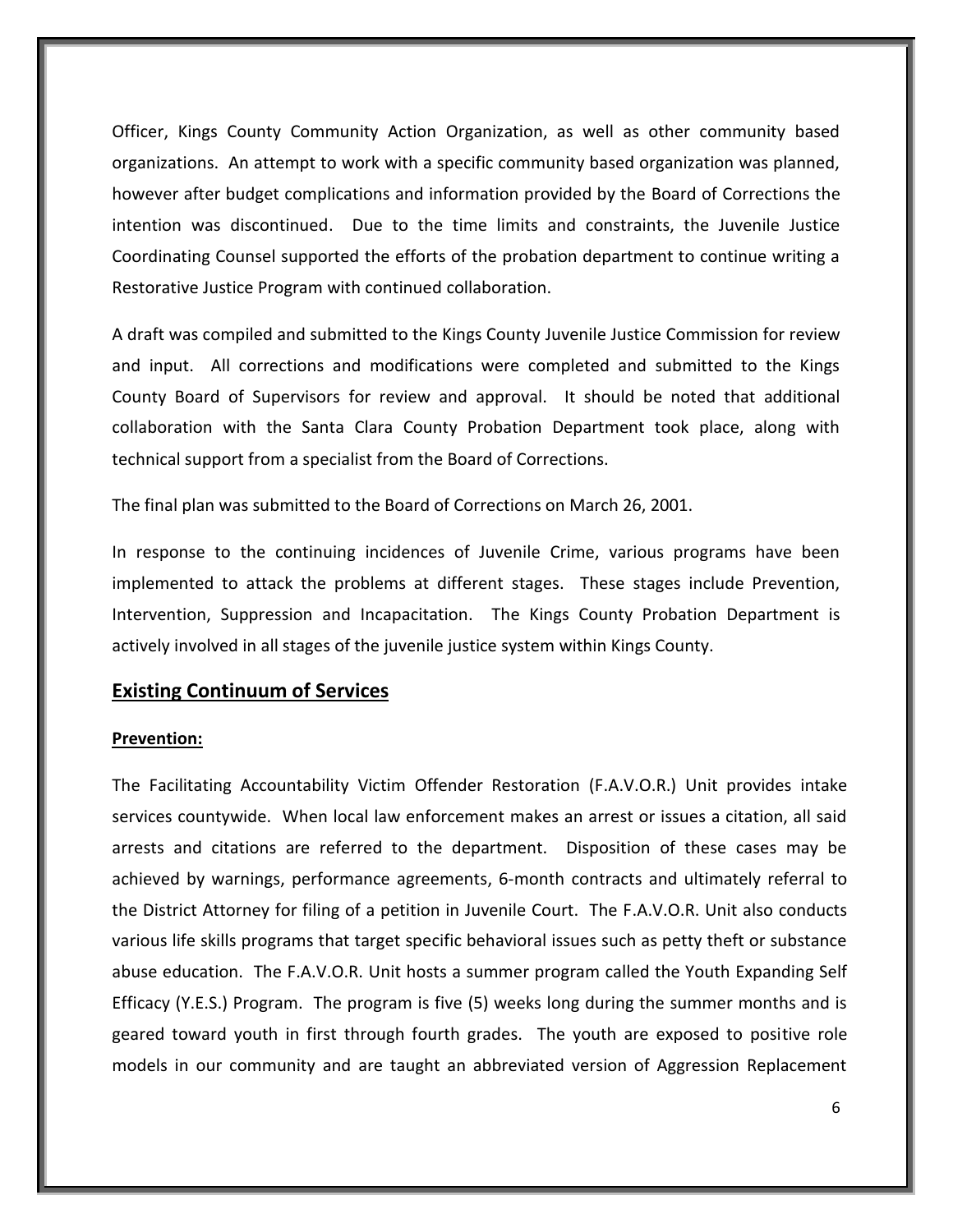Therapy (A.R.T.). Recently, the F.A.V.O.R. program implemented a College Tour Program in partnership with Behavioral Health through their Pathways Program. At risk youth are taken to college campuses throughout the state to learn about educational opportunities available to them. They are given a tour and a presentation from campus officials.

During the Fall Semester 2016, our F.A.V.O.R. Unit began teaching Aggression Replacement Therapy (A.R.T.) in two of our local schools. A.R.T. is a 10 week course that covers anger control, skill streaming and moral reasoning. Classes have an average of 10 students per class. The school selects the students who participate and provide us with classroom space to conduct the program. We are hoping to expand this program by having more officers trained as trainers for this program and by securing more schools in our county.

The F.A.V.O.R. unit also conducts community outreach, and is a regular participant in numerous community activities. The F.A.V.O.R. program is a past recipient of the Kings Partnership for Prevention Service Award recognizing "Excellence in Prevention in Partnership with Law Enforcement".

### **Intervention:**

At the intervention level, the probation department continues to provide numerous opportunities to the youth of our community with the goal of deterring continued involvement in the juvenile justice system.

The field unit is responsible for supervising approximately 143 court adjudicated youth that are either placed on probation or Deferred Entry of Judgment (DEJ). Cases are assigned geographically to ensure consistent visitation and to develop relationships with the agencies and resources in those areas. Officers are trained to utilize Motivational Interviewing (MI) tenants in their supervision where the youth is engaged in his or her treatment and rehabilitation. It is the officer's responsibility to spend a sufficient amount of time on each visit with the youth or his or her family to accurately assess current needs and risk factors. There are currently probation officers assigned to supervise Hanford and the surrounding areas, Lemoore, Armona, Avenal/Kettleman City and Corcoran. In effort to make the most appropriate use of supervision, a high risk caseload was established. This particular caseload is lower in number, but higher in need. These youth have often committed serious and/or violent offenses or exhibit mental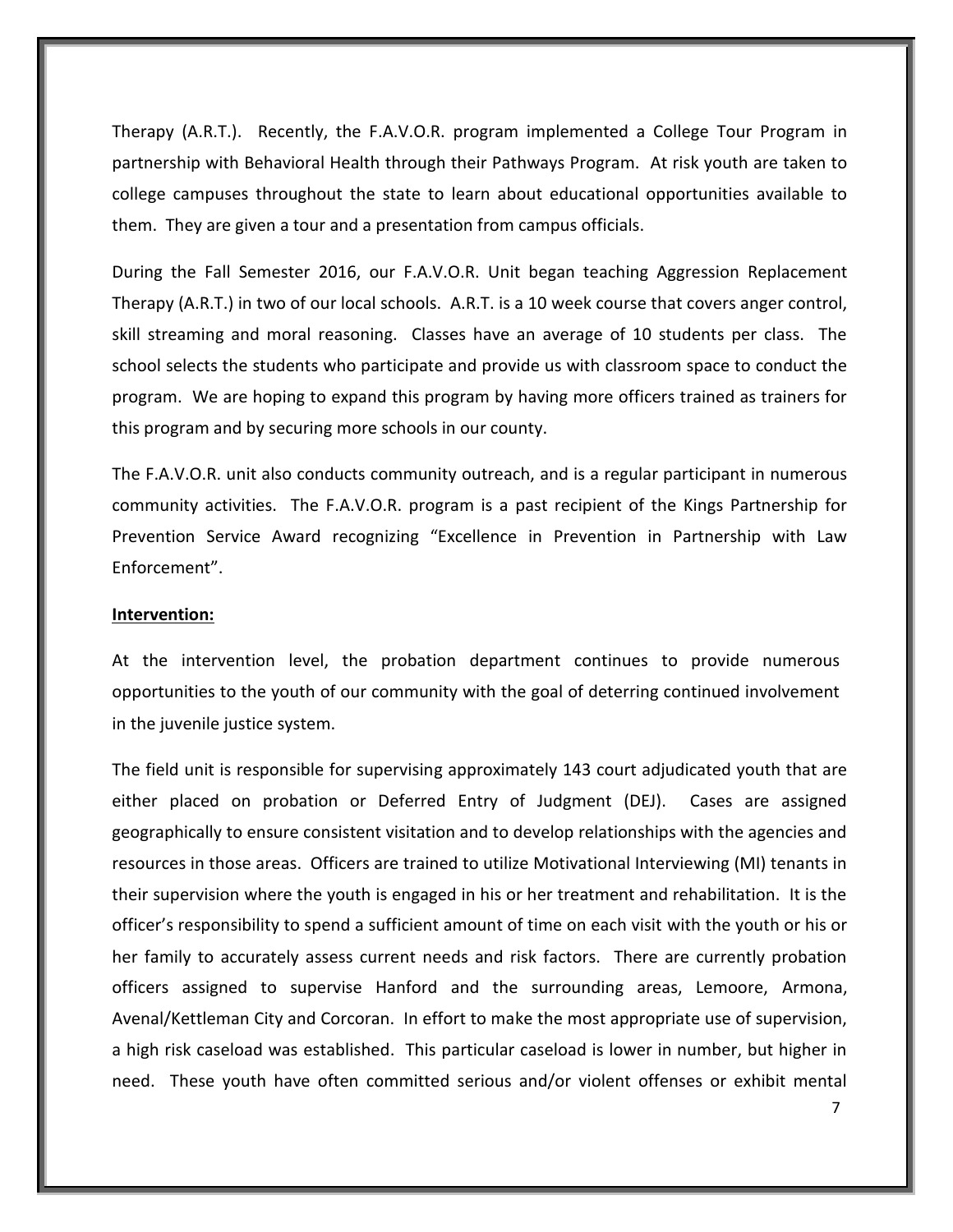health issues and have been determined to be at high risk to re-offend through our PACT assessment tool. The high risk caseload is comprised of those youth we are utilizing all local resources on.

One juvenile probation officer is assigned to supervise a placement caseload, where youth who are not able to be rehabilitated in their own home for any number of reasons, are placed at appropriate group, foster homes and relative care. These youth can be placed at various institutions throughout the State of California or with special approval, in out of state facilities. These youth are supervised in accordance with Division 31 regulations, which have very specific supervision guidelines. This includes monthly visitation, mandatory six month case plans, and permanency planning. This assignment requires an officer to travel to each group/foster home on a monthly basis in order to make contact with the youth. The placement officer also employs motivational interviewing, requiring a significant amount of time and commitment from the officer to ensure the youth are being provided all necessary tools for successful rehabilitation. This officer works closely with the local child welfare system, and has worked diligently to maintain a strong working relationship that has been a model for other counties.

The placement officer is responsible for supervising youth eligible for services pursuant to AB 12. These youth are those transitioning out of juvenile placement, and are offered additional services to allow them to continue to receive support to assist them into adulthood. The placement officer approves and supervises youth in supervised independent living plans (SILPS); ensures all NYTD (National Youth in Transition Database) surveys are completed for youth that are no longer in placement, and ensures credit reports are provided for all youth age 14 and above that are in and out of home placement.

The Kings County Probation Department offers an electronic monitoring program as an alternative dispositional option. Youth are able to benefit from services provided in the community while serving a court ordered commitment. Additionally, youth participate in the program prior to disposition upon court order, when physical custody is not a matter of public safety.

The Kings County Probation Department currently contracts with our local county mental health department, Kings View, for one full time therapist and two part time therapists to provide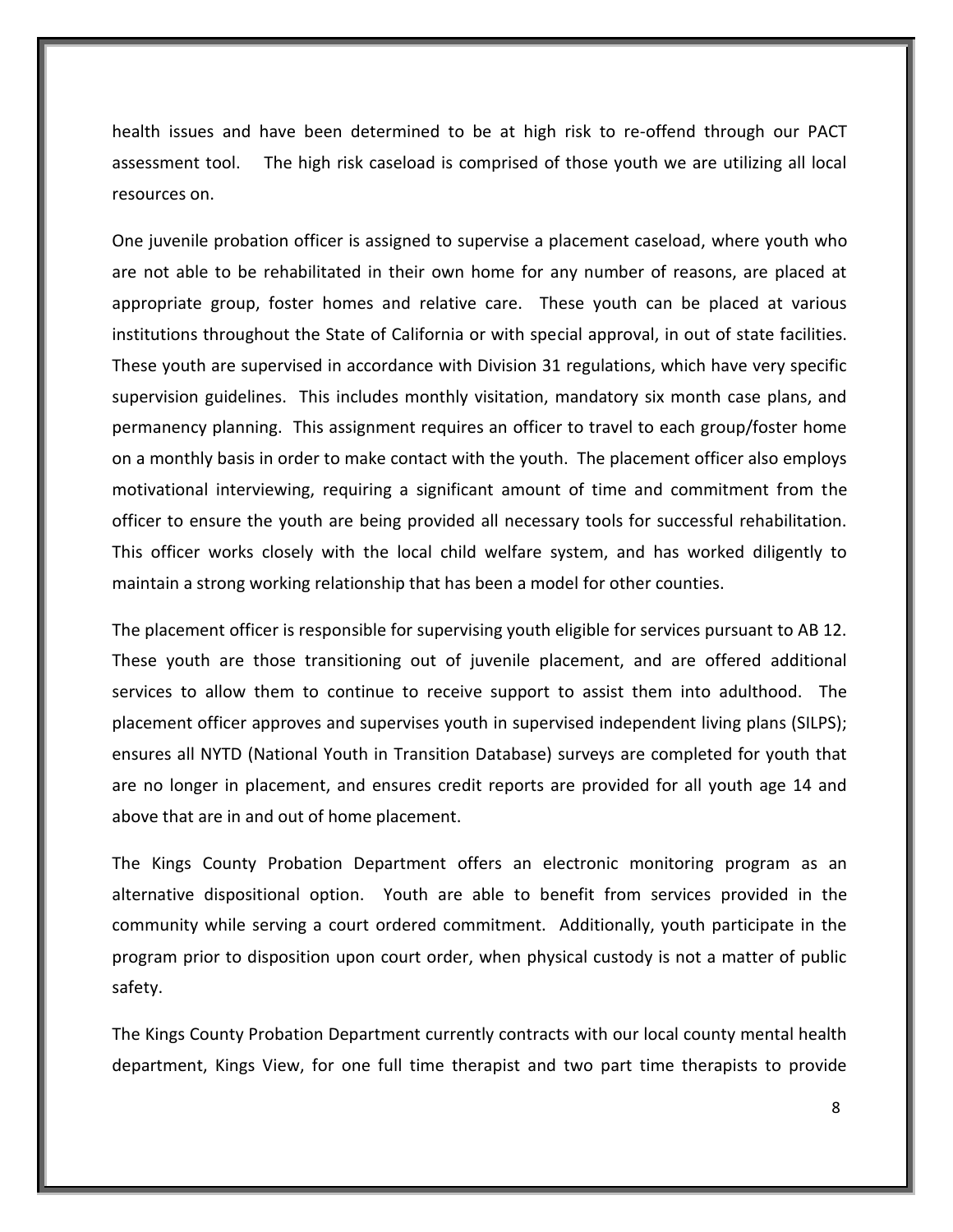expanded adolescent drug and alcohol treatment. These services are provided to youth in outlying areas of the county that do not have adequate public transportation to participate in services in the county seat. Historically, services have been limited in the outlying areas. Additionally, services are provided in the county seat. The therapist has on office on the premises of the probation department and works exclusively with probation youth. Individual and group counseling services are provided, along with family counseling and dual diagnosis services. Extensive assessments are completed with probation youth to determine level of services needed and ancillary referrals to other agencies are made when appropriate. Kings View is required to employ evidence based practices in their treatment and have incorporated Dialectical Behavioral Therapy in their treatment. DBT is a comprehensive cognitive-behavioral treatment for complex mental disorders. DBT services these five functions: enhances behavioral capabilities, improves motivation to change, assures that new capabilities generalize to the natural environment, structures the treatment environment in ways to support the client and enhances therapist capabilities.

The Positive Achievement Change Tool (PACT) is utilized to identify the top criminogenic needs, or the dynamic risk factors that have been clinically proven to be predictive of future criminal behavior in our youth. The top criminogenic needs are addressed through the principles of effective intervention: risk principle; need principle, responsivity principle; treatment principle and the fidelity principle. The tool identifies the risk and protective factors linked to criminal behavior so that the rehabilitative effort can be tailored to address the youth's unique assessment profile. Our supervision and court units utilize the PACT assessment tool to determine the needs of the individual youth and recommendations and services are provided appropriately.

Our Juvenile Work Program services the county, providing clean up, graffiti removal, participating in community events and other community based activities. This program works with those youth adjudged a ward of the court and the youth complete their court ordered community services hours through this program. This program positively impacts the community by addressing the effects of vandalism and graffiti quickly. An effective partnership has been developed with local law enforcement, businesses throughout the county and the general public. This program accepts requests for services from anyone in the county. This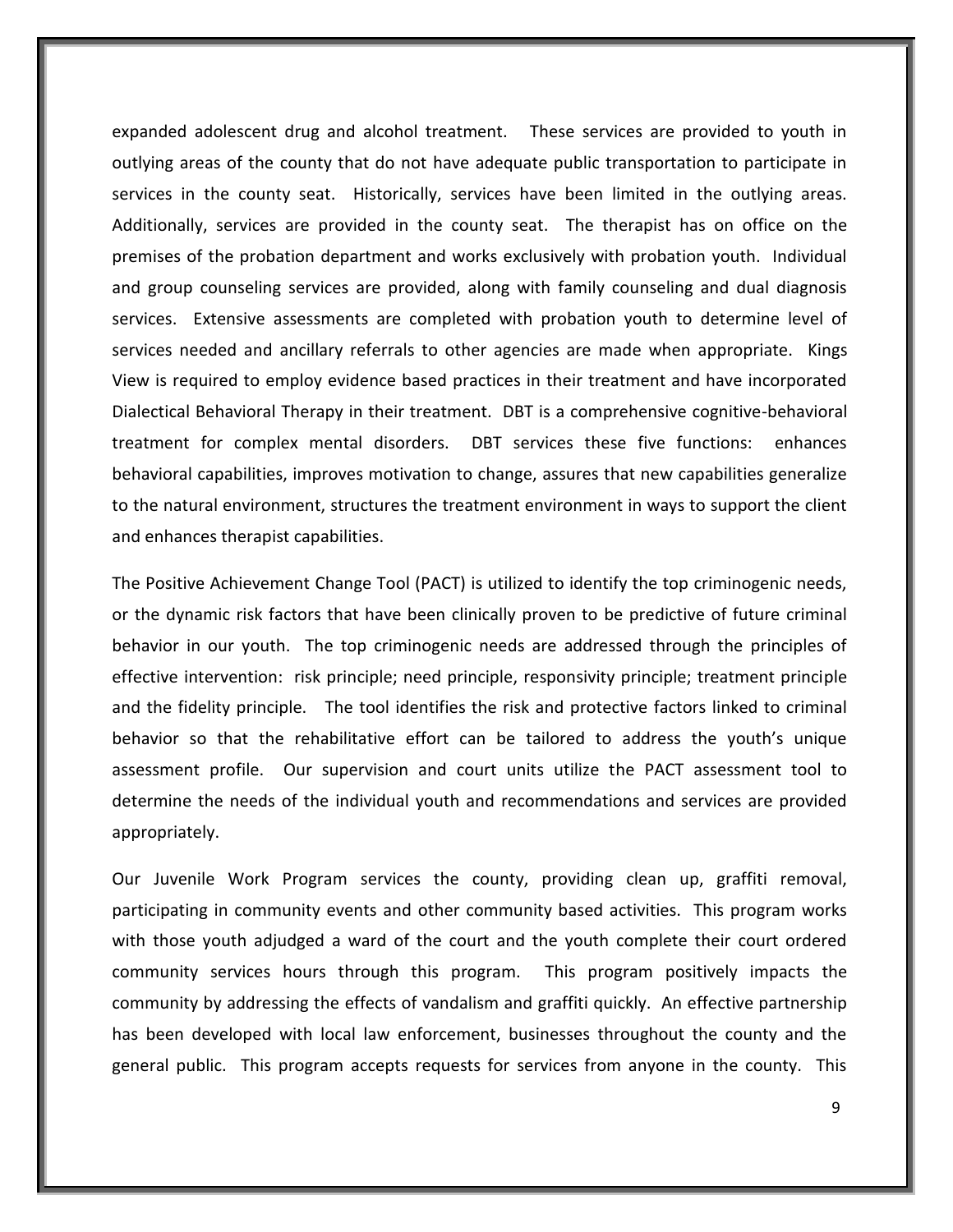program offers a lower level of intervention for our youth that are determined to be at a lower risk to reoffend, thereby reducing the exposure of those youth to higher risk youth and more criminally sophisticated youth.

#### **Suppression:**

Programs at the suppression level include two multi-agency task forces that have been established in the county. The Kings County Narcotics Task Force was established in 1978 and includes members from local law enforcement, the Sheriff's Department as well as a representative from the District Attorney's Office. The Kings County Gang Task Force was established in 1992 and is under the direction of the Sheriff's Department, and includes members from all local law enforcement agencies. Both multi-agency task forces provide education to the community as well as enforcement.

### **Incapacitation:**

The Kings County Probation Department is the only agency in the county that provides incapacitation services in the way of the Kings County Juvenile Center. While there are a number of agencies involved across our continuum of services, the Kings County Probation Department can be considered the primary provider as the department is involved at every level in the continuum.

Our juvenile center provides educational services through the Kings County Department of Education. Educational services are provided on a year-round basis and include services to address special education and Individualized Educational Plans (IEPs).

Individual mental health counseling is provided to our youth within the juvenile center by a contracted provider, Naphcare. Naphcare also provides substance abuse and anger management groups to youth that are assessed to be in need of those services or are court ordered to complete those programs. The juvenile center staff and correctional officers are trained and are facilitating evidence-based programming such as Forward Thinking and Aggression Reconation Therapy (A.R.T.).

Currently, we have a Transitional Probation Officer assigned to the juvenile center. This officer assists youth with re-entry services prior to their release from custody. Upon the youth's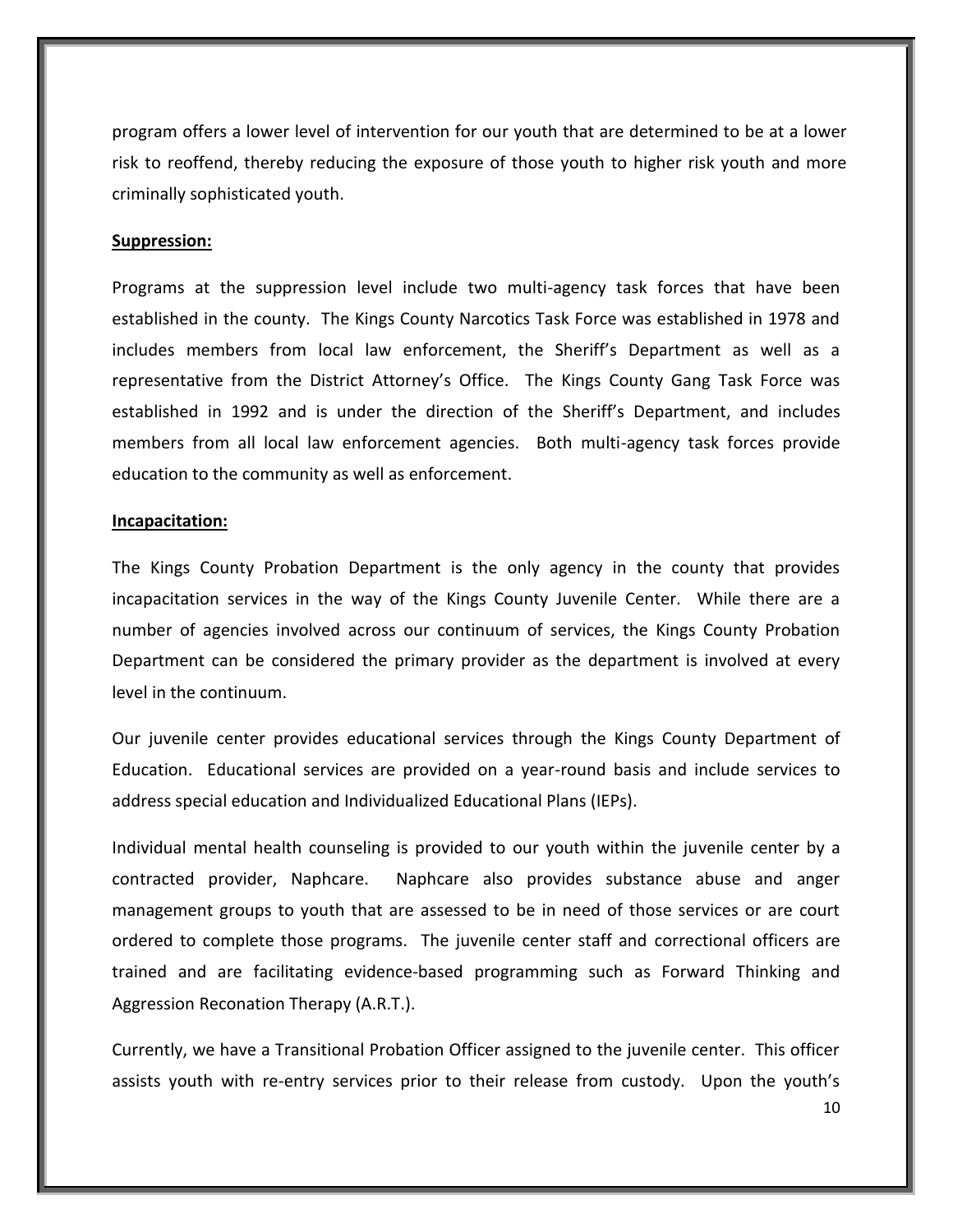commitment, the Transitional Officer conducts a risk and needs PACT assessment and develops a case plan with the youth, setting relevant goals and interventions to assist with their rehabilitation. The Transitional Officer reviews the youth's terms and conditions of probation and makes the necessary and appropriate referrals for school enrollment, mental health treatment and/or substance abuse treatment and arranges for enrollment upon the youth's release from custody. The Transitional Officer is responsible for "intake" and determines if a youth will remain detained when booked or if their case will be handled out of custody. The officer utilizes the PACT Pre-Screen tool to determine the youth's risk to re-offend and uses this information to assist in making a decision. We are able to decrease the amount of time the youth may have to wait for services upon their release from custody.

Prior to a youth's release from custody, a Transitional Re-Entry Team meeting is conducted with the youth, the family, school officials, the assigned probation officer, juvenile hall correctional officers, Behavioral Health, Kings View and any other relevant service providers and county partners. The purpose of the meeting is to discuss the strengths of the youth, the orders of the court, the needs of the youth and their case plan in addition to other factors that impact the youth and their rehabilitation. This meeting allows for services to be provided immediately upon release from custody to ensure the best outcome for the youth and their family.

## **Assessment of Current Services**

Kings County has a wide range of services available within the Juvenile Justice System. It relies heavily on cooperation and collaboration between agencies and uses the strengths of each to maximize services.

The relatively small population tends to make for closer cooperation between agencies, as most of the county agency offices are within walking distance of one another.

There are many roadblocks that are problematic in providing optimum services to our juvenile population and their families. Specifically, the rural areas of our county have limited access to the full complement of services available to the population centers of Hanford and Lemoore. A lack of transportation services makes it difficult for the people we serve to receive needed services. Efforts have been made to assist our families by providing bus passes that would allow for transportation from the outlying areas into the county seat. However, bus and train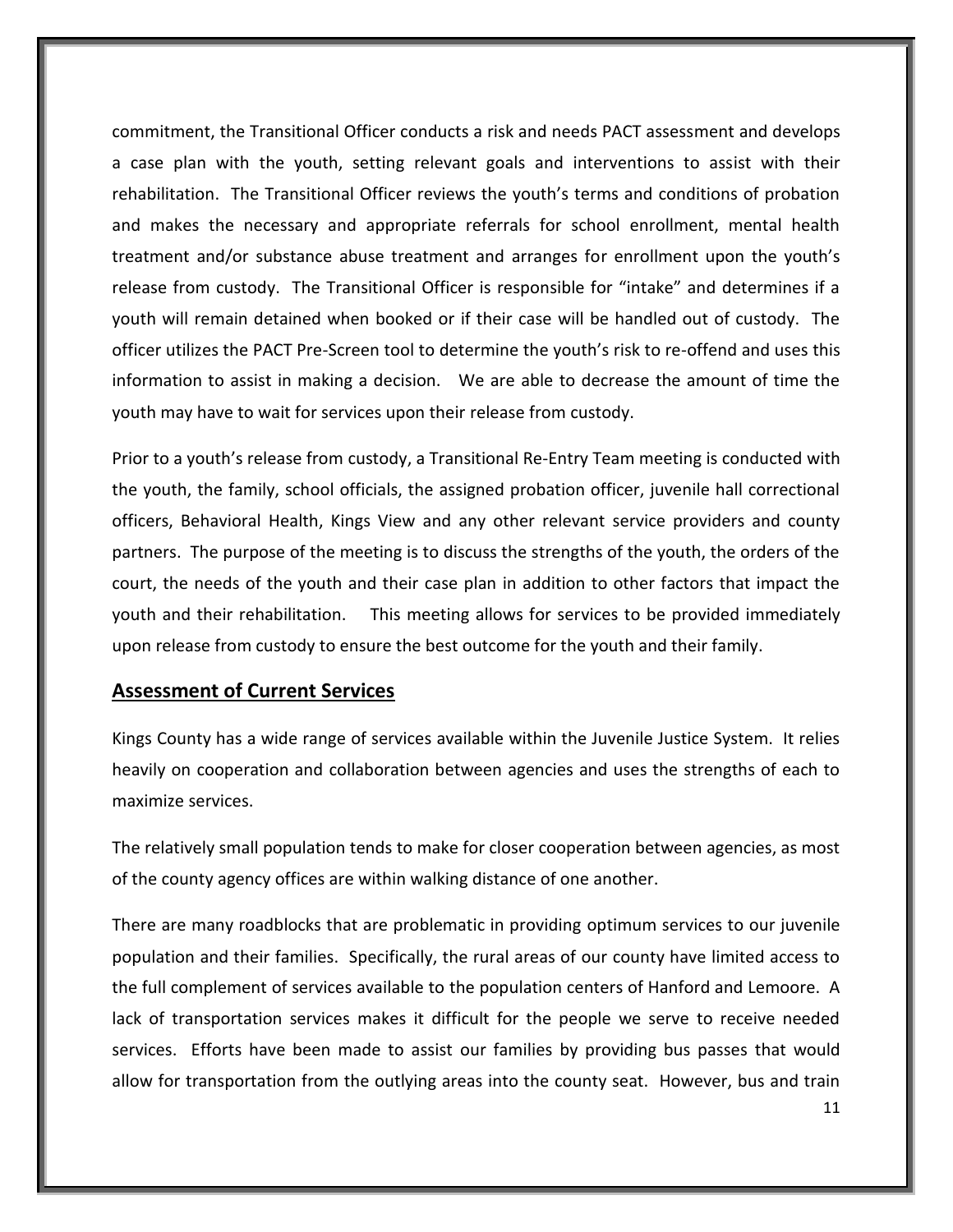services are limited in the outlying areas and are often only available once per day. Some services have been made available in the outlying areas to alleviate the transportation barrier. Those services are limited.

Kings County has a large migrant farm-worker population and oftentimes the language barrier prohibits this important segment of our community from receiving information regarding available services. Although some services are offered in the Spanish language, many are not, excluding some families from participating.

## **Primary Service Providers**

**Kings View Mental Health** is contracted by the county to provide services to the citizens of Kings County and work with juvenile wards and probation clients who are in need of mental health counseling. The agency also provides crises intervention and substance abuse counseling.

**Human Services Agency** provides protection to the children and adults in the county who are at risk. They promote safety and well-being of the families of Kings County to achieve family permanence, stability and self-reliance. They provide temporary economic assistance for those in need and provide comprehensive employment and training services.

The Kings County Human Services Agency Social Services Division oversees Adult Protective Services, In Home Support Services, Child Protective Services, and Adoption Services. The Social Services Deputy Director manages the Social Services Division.

The Emergency Response Unit is responsible for telephone intake hotline for all reports of suspected child abuse and neglect and follow-up investigation of referrals. The Court units file petitions; jurisdiction/disposition reports and manages the cases until the Disposition decision is ordered. They have ongoing case management units for the Family Reunification, Family Maintenance, Permanency Planning, and AB 12 services for Non-minor Dependents (NMD). There is one Adoptions Services unit and two public health nurses submitting health and CHDP data entry. Additionally, there is a unit dedicated to the Resource Family Approval process.

**Behavioral Health** strives to empower individuals and their families to achieve sustained wellbeing from mental illness and addiction. They promote, support and invest in the wellness and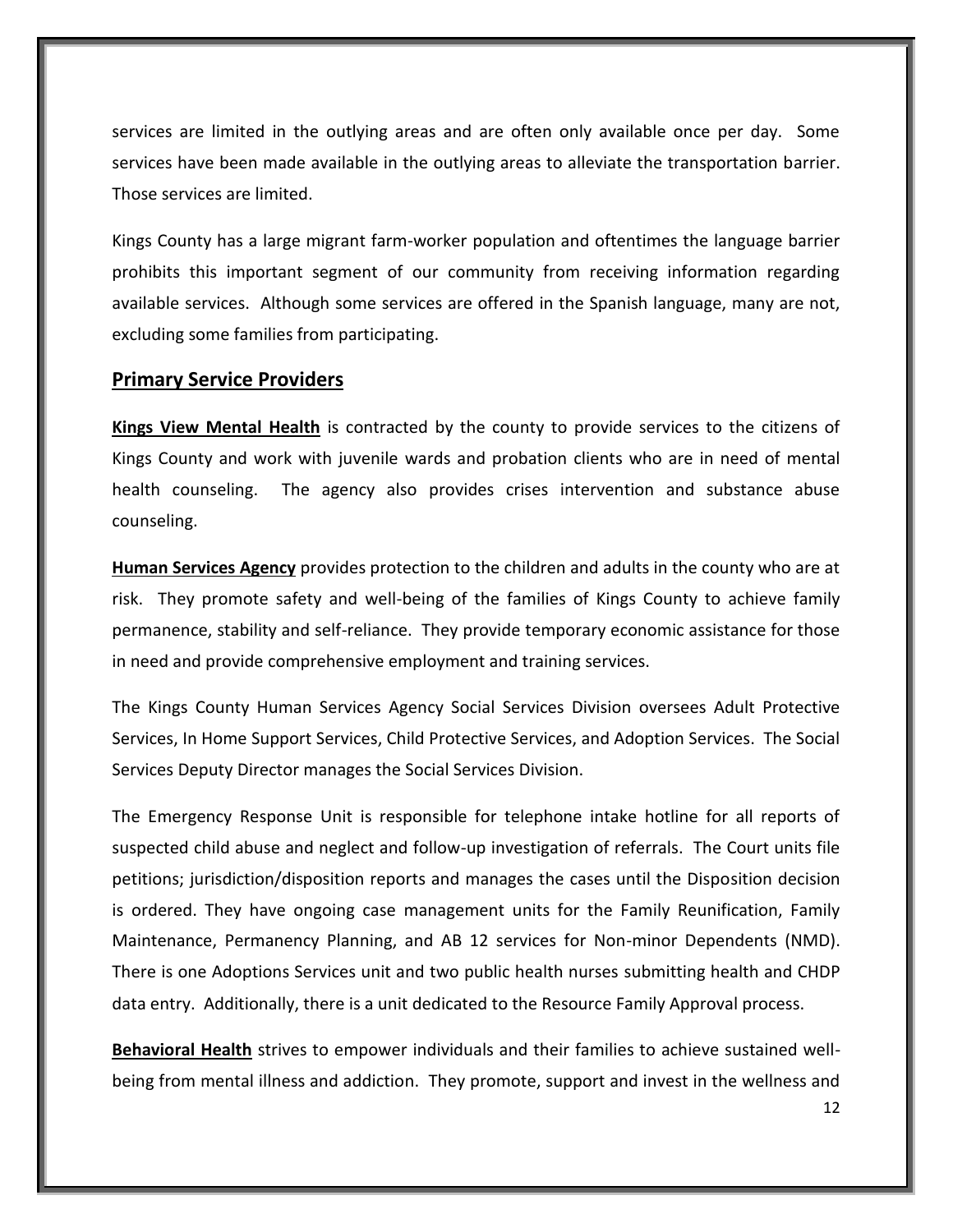recovery of individuals living in the communities of Kings County by creating opportunities to contribute, learn, work and find hope in each day.

**Department of Education** raises student achievement throughout the county. They promote academic success by meeting the needs of both educators and students and by broadening educational opportunities. They provide district and school support in professional development, instructional technology, alternative instructional programs, youth development, early childhood education and special events.

There are 15 school districts within Kings County as follows: Armona Union Elementary, Central Union Elementary, Corcoran Joint Unified, Delta View Joint Union Elementary, Hanford Elementary, Hanford Joint Union High, Island Union Elementary, Kings County Office of Education, Kings River-Hardwick Union Elementary, Kit Carson Union Elementary, Lakeside Union Elementary, Lemoore Union Elementary, Lemoore Union High, Pioneer Union Elementary and Reef-Sunset Unified.

**Local law enforcement agencies** provide proactive, professional and courteous law enforcement services to our community. They reduce the impact of crime and fear it causes to victims of those crimes. They support a policing philosophy that promotes and supports organizational strategies to address the causes of crime and social disorder through problem solving tactics and community/police partnerships.

There are five law enforcement agencies within Kings County as follows: Kings County Sheriff's Office, Hanford Police Department, Lemoore Police Department, Avenal Police Department, and the Corcoran Police Department. In addition to retaining criminal jurisdiction on Tribal land, the KCSO is responsible for overseeing areas outside the city limits of Hanford, Corcoran and Lemoore, as well as the towns of Armona, Stratford and Kettleman City.

**Champions** seek to serve those community members afflicted by social and emotional issues, family dysfunction, substance use, mental health and criminal justice involvement. They strive to serve the community, specifically focusing on those members who have experienced trauma and brokenness, those who need hope and guidance and those who seek to be healthy.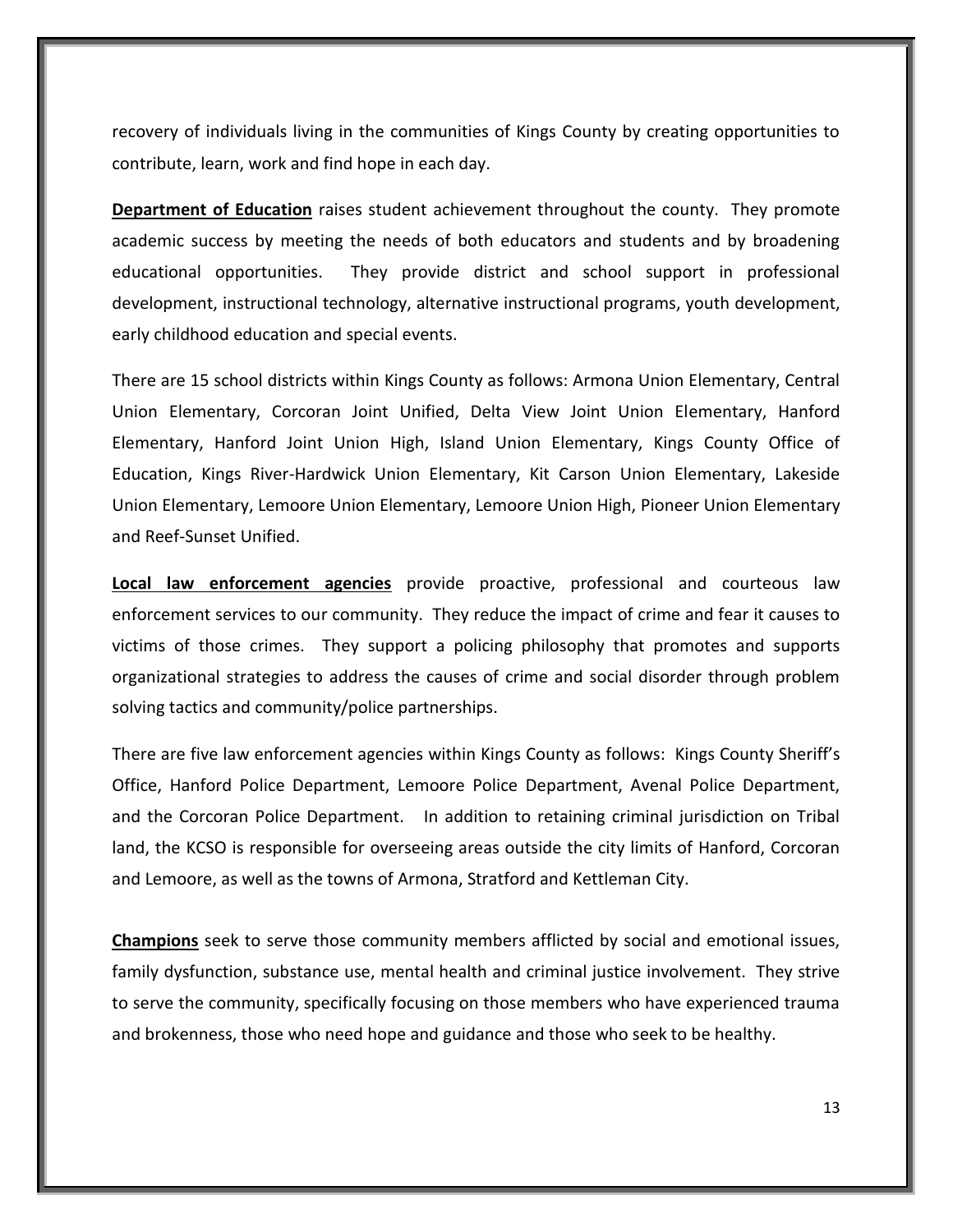## **Roles of Current Collaboration**

Currently, Behavioral Health, our local county mental health provider, Kings County Probation, Department of Education and Human Services Agency are working collaboratively to develop a strategic work plan to identify gaps in services in our community and are working toward addressing those gaps. The group is identified as the Kings County Child and Family Partnership. Together, several goals have been identified to streamline services for the youth in our county including family engagement teaming, access to timely and effective intensive mental health and care coordination, staff/caregiver development and training, client specific information sharing and timely, meaningful universal assessments. The team meets regularly to work toward implementing services to attain the identified goals.

The probation department has recently made great strides in changing its approach to rehabilitating its confined youth. This is shown by the probation department's dedication to lowering the population of juvenile offenders in the community, as well as rehabilitating youth who are currently involved with the juvenile justice system. The probation department's dedication has resulted in a commitment to provide more programs and services to our confined youth, provide transitional services to youth who are returning to their communities to prevent re-confinement, provide services to youth who are in danger of becoming involved in the criminal justice system and incorporate best practices and evidenced based practices in the services being offered to the youth of Kings County.

The Kings County Probation Department, sought funding from the Office of Juvenile Justice and Delinquency Prevention (OJJDP) to assist with the implementation of the Preventing Recidivism and Incidences of Delinquency with Education (PRIDE) program to reduce recidivism rates and improve youth outcomes with moderate to high risk youth in the juvenile justice and child welfare systems. Although funding was not received, the probation department will engage stakeholders from education, child welfare, behavioral health, healthcare, law enforcement and the courts to reform juvenile justice practices and establish strategies, practices and policies that have been proven effective in reducing recidivism with moderate to high risk youth.

The Kings County Probation Department collaborated with the Kings County Juvenile Reentry Task Force (JRTF) to establish a five year strategic plan that would drive system-wide change to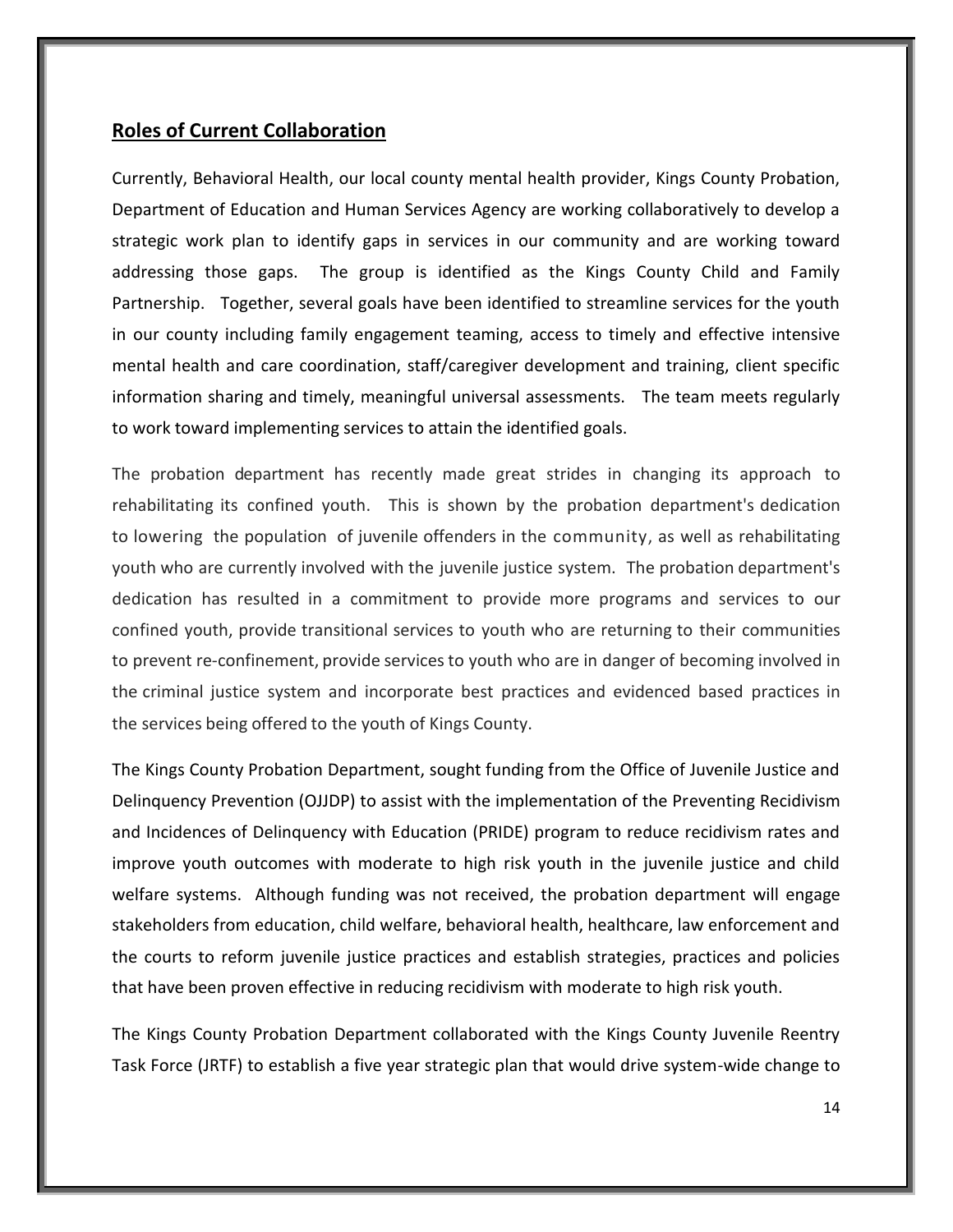reduce recidivism. During this process, the probation department has reviewed department policies and procedures, reviewed the department and county-wide system of juvenile data collection, reviewed recidivism and other available outcome data, conducted focus groups with probation staff and external stakeholders, identified key barriers to improving reentry outcomes, consulted with experts on reentry and model juvenile reform programs throughout the nation.

The probation department will 1) develop formal policies and processes of transforming the Kings County Juvenile Center into a treatment facility that provides youth with the services needed to reduce recidivism and promote other youth outcomes; 2) develop formal reentry processes beginning in the Juvenile Treatment Facility and continuing into the community that ensures youth receive supervision and services tailored to their assessed needs; 3) develop agency capacities and formal processes for measuring, analyzing, and utilizing recidivism and other youth outcome data for all youth under Kings County Probation Department supervision; 4) identify youth's criminogenic needs through a standardized validated risk assessment tool; 5) conduct mental health and substance use disorder screening on all youth ; 6) implement and track the effectiveness of a small number of evidence based programs; and 7) adopt supervision approaches proven to be effective with adolescents such as trauma informed care and motivational interviewing to create internal discrepancy and assist them through the stages of change.

The County of Kings sought funding under Senate Bill 81, to renovate and remodel an existing adult detention facility, the Kings County Branch Jail, into the new Kings County Juvenile Center. The proposed 56 bed facility would replace the current juvenile facility and provide much needed programming, support, treatment and educational spaces to deliver the services necessary to rehabilitate the youth confined therein. The Kings County juvenile Center will be constructed to emphasize the provision of programs, education and treatment to its confined youth and will be designed to facilitate as home-like an environment as possible to help prevent these youth from becoming institutionalized, thus decreasing the likelihood of future incarceration. The new facility will include an adjacent Juvenile Day Reporting Center, which will be used to provide transitional services to youth leaving the Kings County Juvenile Center,